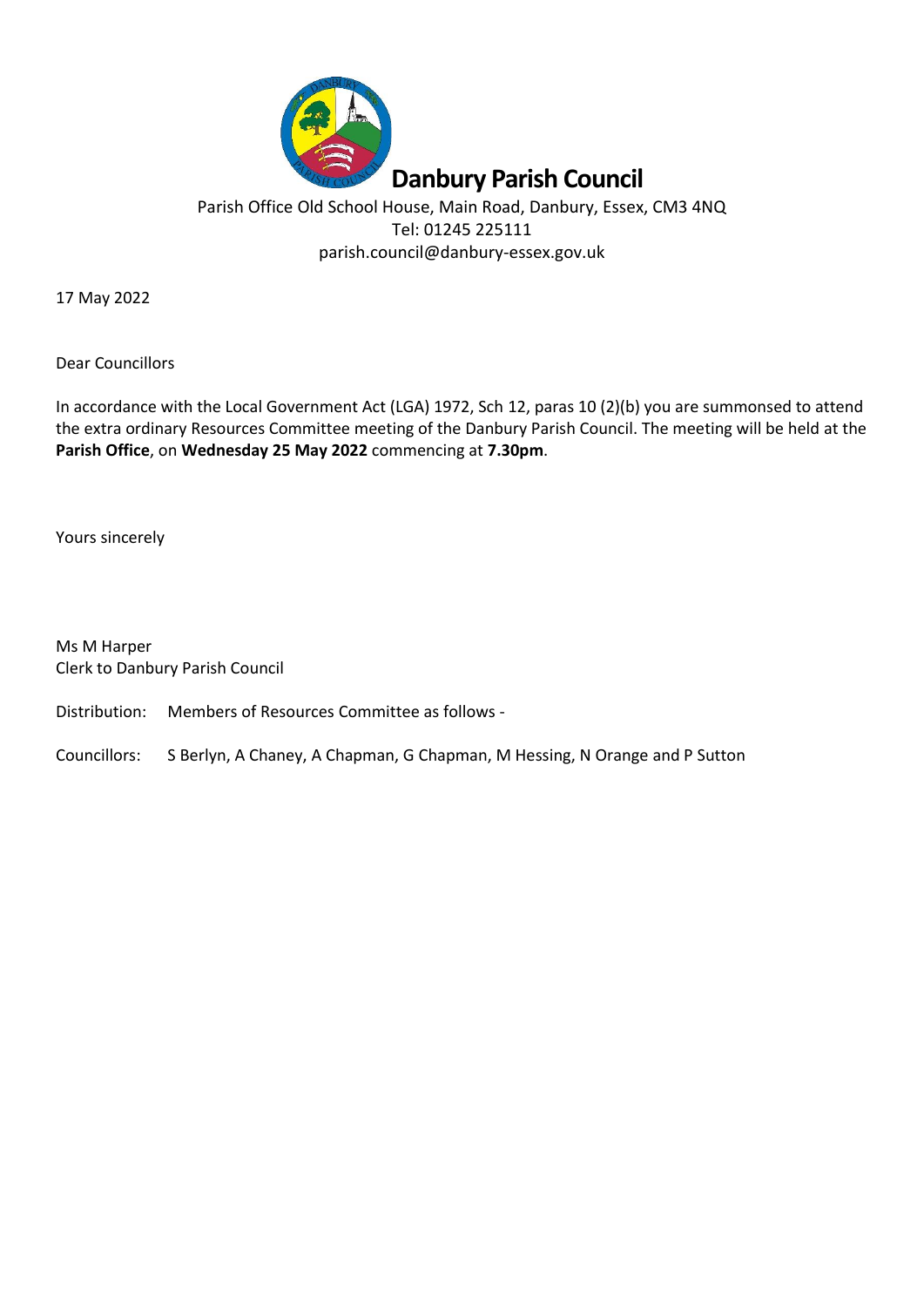# **AGENDA**

# **22/23.1 Election of Chairman for 2022/2023**

To elect Chairman of Resources Committee

## **22/23.2 Election of Vice Chairman for 2022/2023**

To elect Vice Chairman of Resources Committee

## **22/23.3 Apologies for absence**

To note and accept apologies for absence

## **22/23.4 Declarations of Interest**

Members are required to declare any personal or prejudicial interests they know they may have in items of business on the meeting's agenda. They are reminded that they will need to repeat their declaration at the appropriate point in the meeting and leave the room if the interest is a prejudicial one. Unforeseen interests must be declared similarly at the appropriate time. Members have dispensation to discuss and vote in respect of matters relating to the Precept and the DCA

#### **22/23.5 Public Question Time**

Members of the public are invited to address the Council, give their views and question the Council on issues on this agenda, or raise issues for future consideration (at the discretion of the Chairman). Members of the public may not take part in the Council meeting itself. At the close of this item members of the public will no longer be permitted to address the Council unless invited to do so by the Chairman. The session will last for a maximum of 15 minutes with any individual contribution lasting a maximum of 5 minutes. Members of the public should address their representation through the Chairman of the meeting.

#### **22/23.6 To approve Minutes of the Resources Committee meeting held 27 April 2022**

To approve the minutes of the Resources Committee meeting held on 27 April 2022

#### **22/23.7 Actions from the Minutes**

To note actions (Appendix 1)

## **22/23.8 To receive financial report**

22/23.8.1 Receipts To note receipts from 28 April 2022 to 25 May 2022 (Appendix 2– updated report will be provided at the meeting)

#### 22/23.8.2 Payments

To approve invoices and direct debits from 28 April 2022 to 25 May 2022 (Appendix 3 – updated report will be provided at the meeting)

*Recommendation – that the invoices and direct debits from 28 April 2022 to 25 May 2022 are approved*

#### 22/23.8.3 Reconciliation

To note that as previously discussed, payments and receipts are not being uploaded into the Rialtus System until the financial management system for the Sports & Social Centre are confirmed as all the coding the Rialtus system will need to be reset. Financial Regulations 2.2 state that bank reconciliations will be carried out at least quarterly, therefore it is anticipated that these will be available for the Resources meeting to be held in July 2022

#### 22/23.8.4 Budget sheets / Earmarked Reserves

To note Earmarked Reserves (Appendix 5) and the Budget Sheets with estimated income and expenditure to 31 March 2023 (Appendix 6)

22/23.8.5 Insurance Claim Log Nothing to report